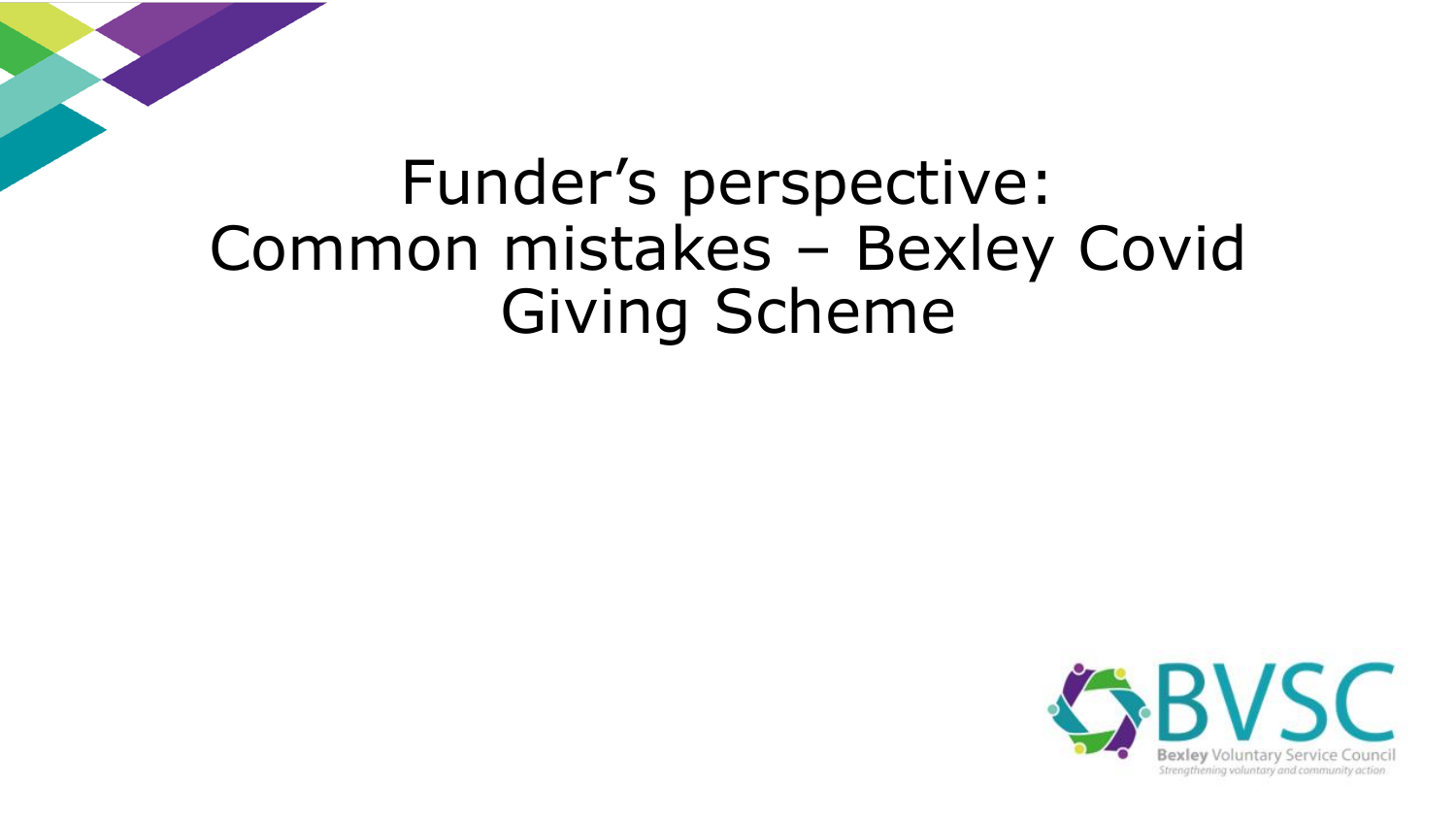## **Filling in the Application Form:**

- Ensure that all information is **consistent** (e.g. total cost of the project on the application form matches the total cost of the project on the project breakdown)
- Make sure that the application hangs together and makes sense as a whole
- Put the information against the correct question i.e. be careful that you are answering the question that has been asked
- Read the question carefully break it down
- Use spell check before you copy and paste the information into the application form (grammar and spelling) otherwise the application can look sloppy
- Be sure to clearly explain your reserves (restricted v unrestricted) so that funders do not think that you are loaded and don't need their money!

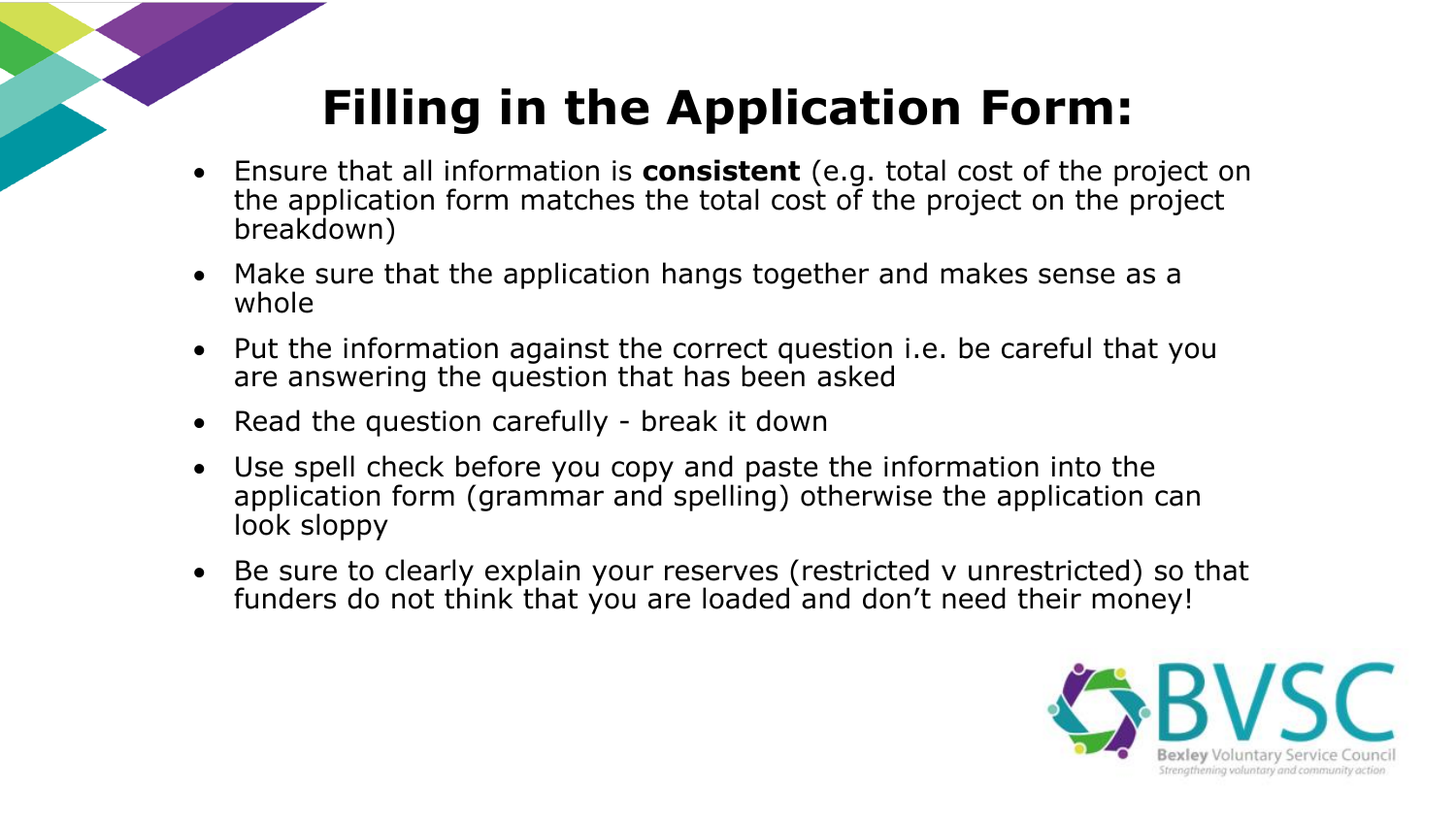#### **Filling in the Application Form:**

Specifics:

- Make sure that you select the correct grant (i.e. grant request for £12,000 is a large, not medium grant)  $$ shows lack of attention to detail
- Ensure that each of the 'breakdown of beneficiaries' is less than the total number of direct beneficiaries.

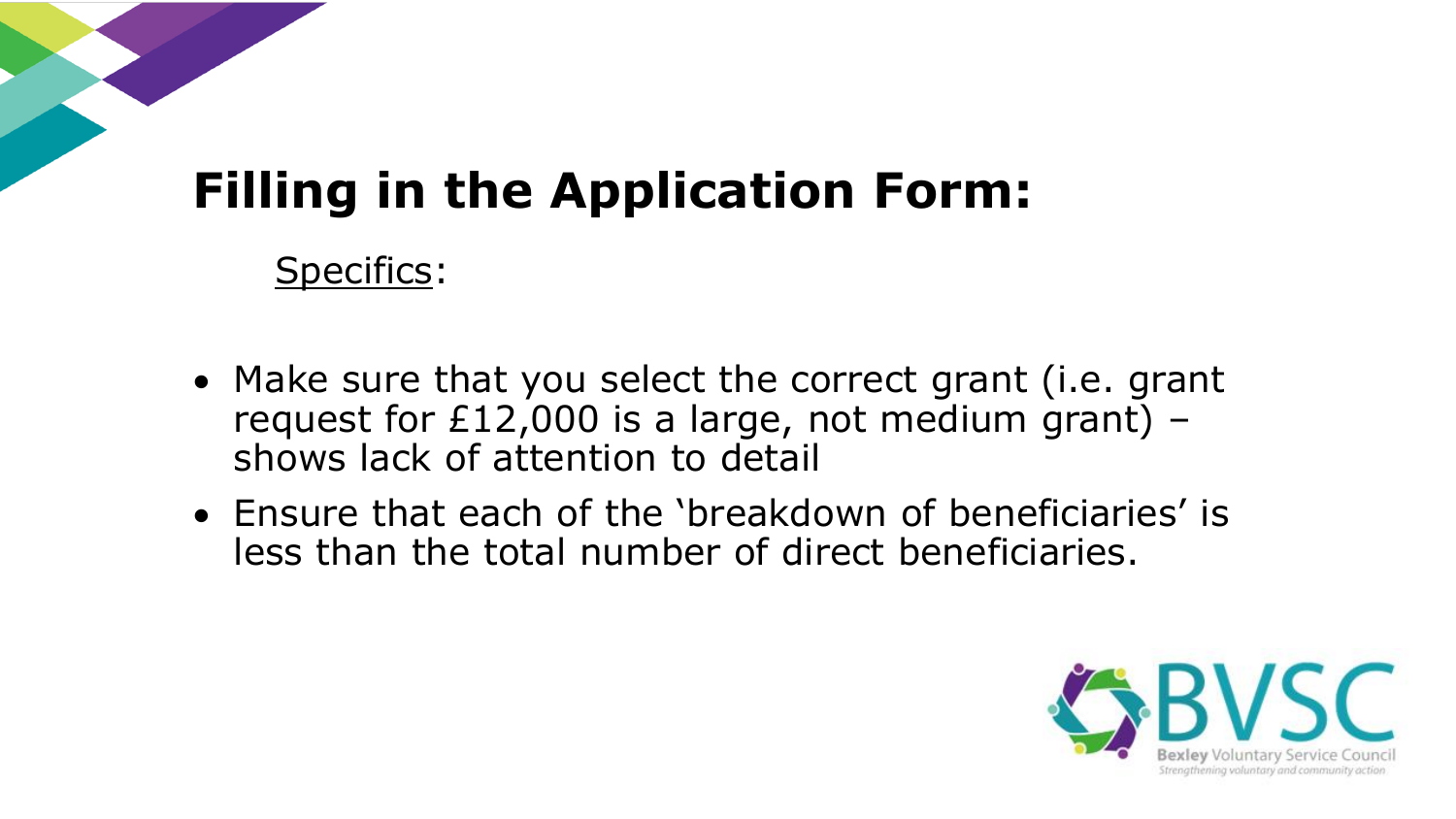## **Be Smart and sell, sell, sell:**

- Having a good track record of working in Bexley was emphasised in the comms as a priority for the funder, so really sell what you have done in Bexley. The funders were not so interested in your work elsewhere!
- You must SELL YOUR PROJECT. You cannot assume that funding panels will know what you do and its value. You must make a case for them funding you, rather than someone else!

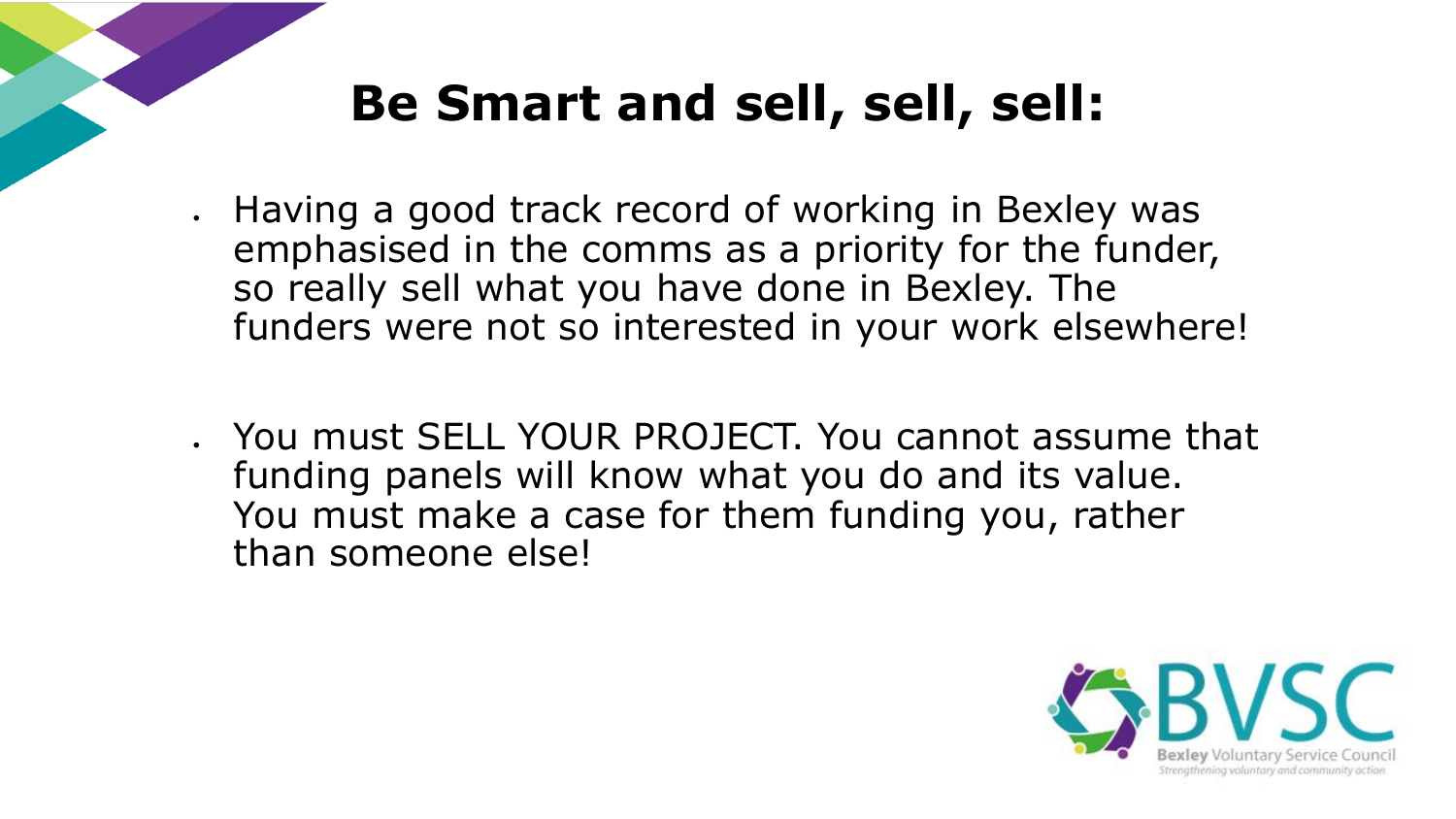

#### **Associated documents:**

- Ensure that you send the associated documents at the same time as the online application form
- If you are scanning documents, please don't send them in upside down or sideways
- Policies and governing body documents send the signed and dated version, if possible

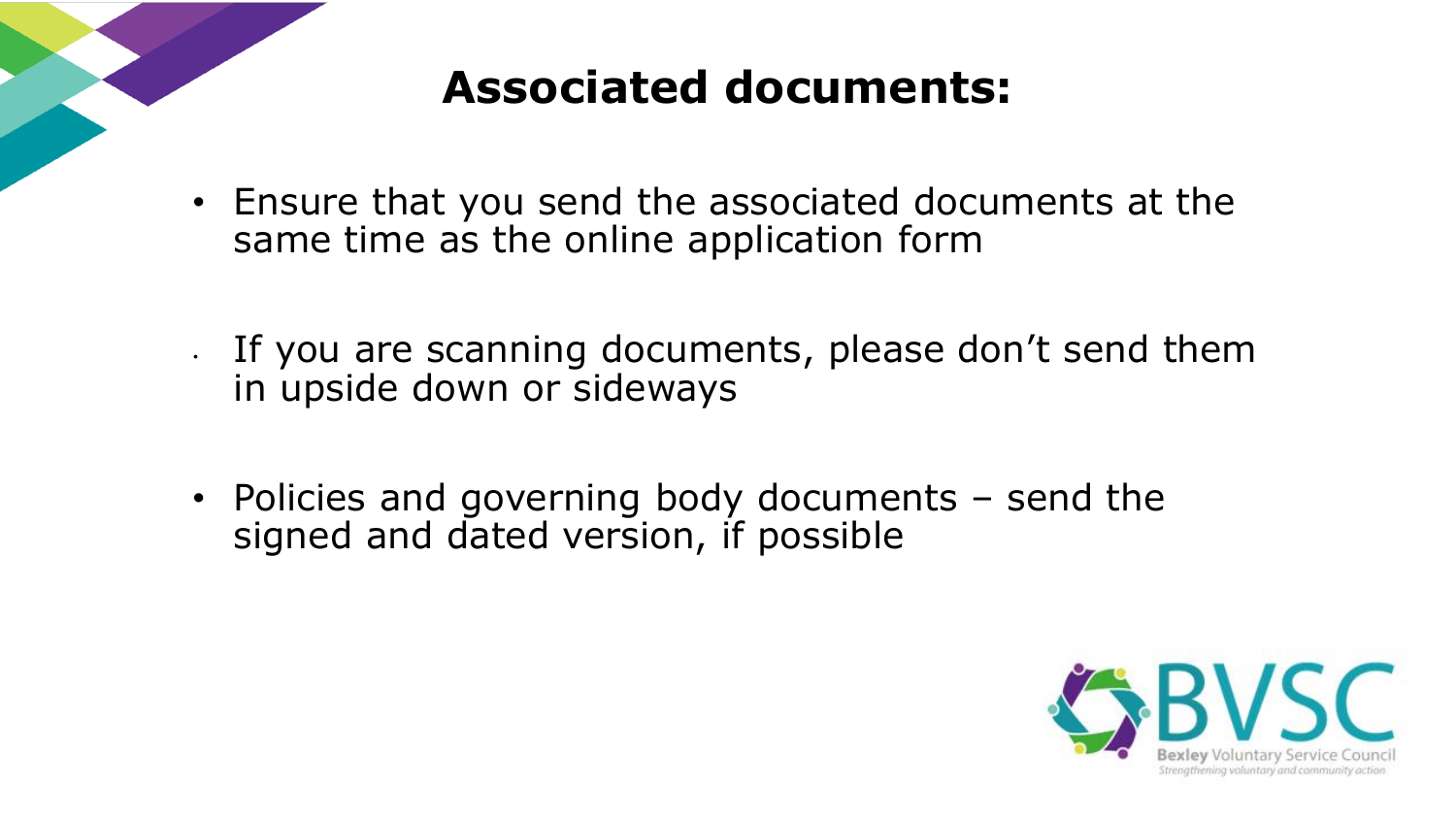#### **Project Costs:** Budget breakdown

Make sure that the totals add up!

▪ Do not forget to include fees and other income for your project. The funder wants to see the total cost of the project and how much you need from the funder

▪ Where there are examples shown in the budget breakdown, please delete them so that the final version shows your project information only

▪ Do not ask for more than your project costs. Use the template supplied small things but for a big funder it might be the difference between getting the grant or not.

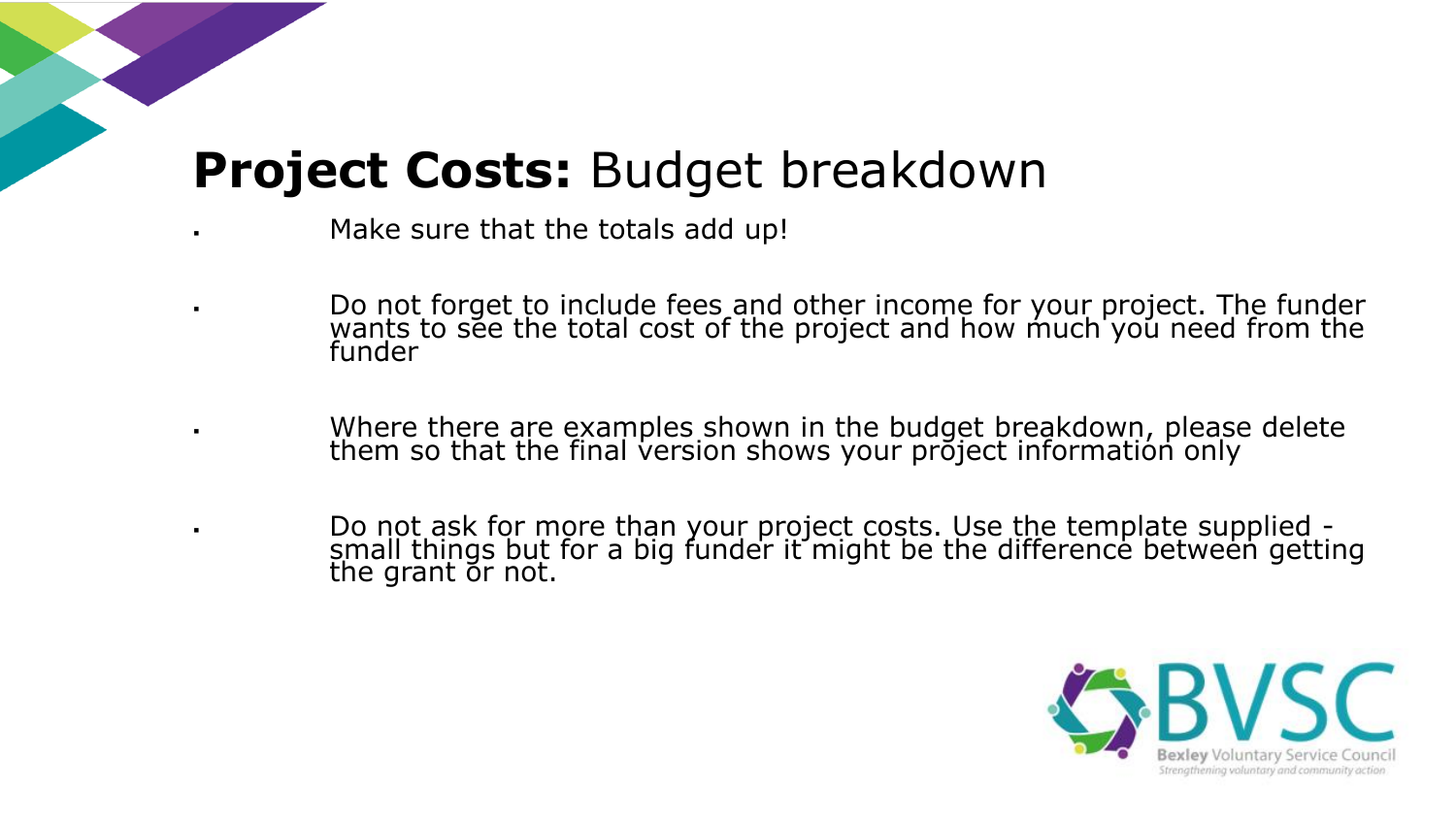#### **Due diligence:**

- **Funders do check**!
- Website make sure that it is **up to date**. Also one of the TNLCF priorities was 'having a good track record of working in Bexley' so you need to ensure that your website is up to date and there is Bexley related information on it!
- Charity Commission/Company House registration details funders will check that the governing document is the same as the one that you submit with the application; that the trustees are the same; that the accounts have been submitted on time etc.

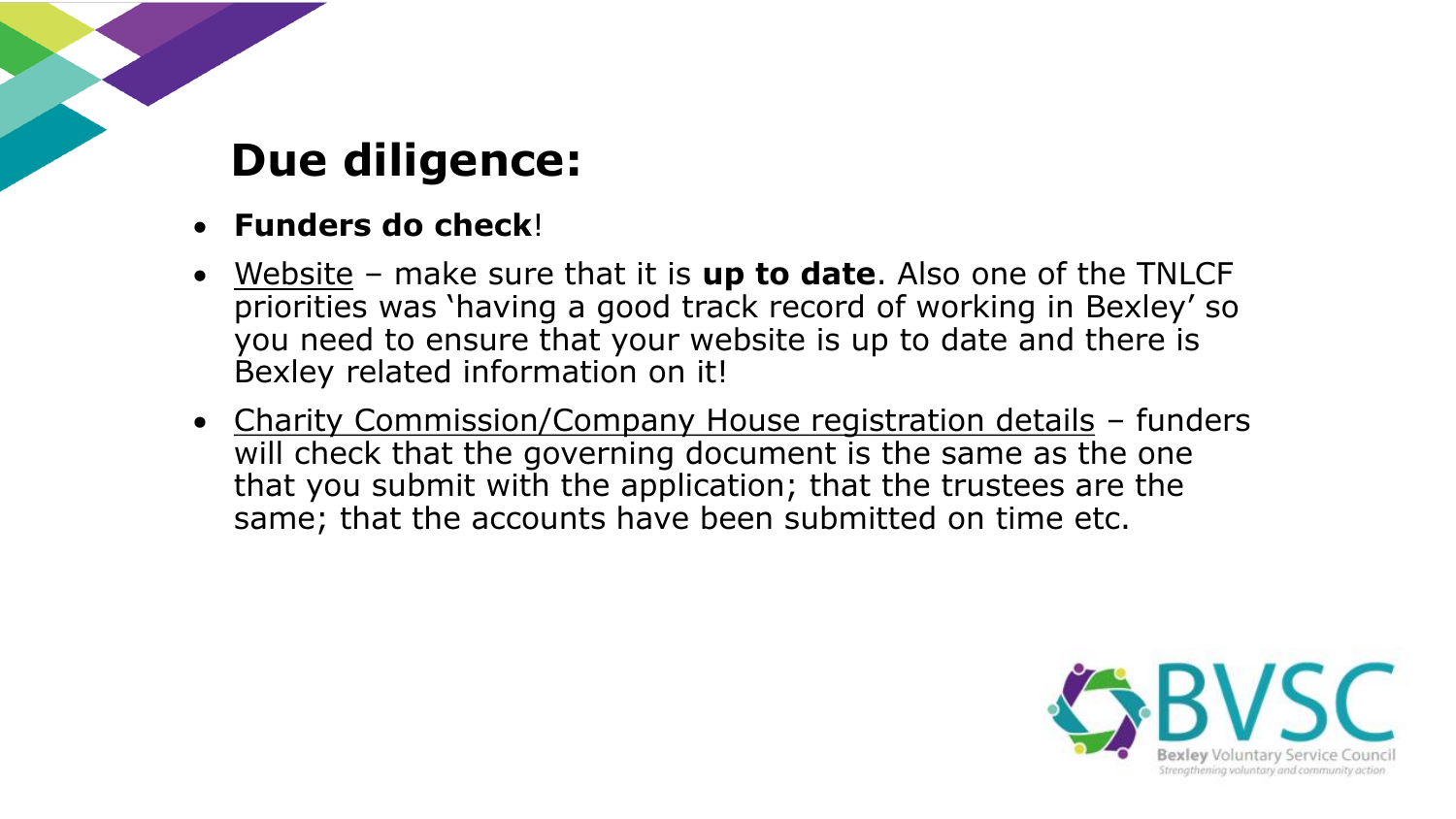#### **Due diligence: cont'd**

- Governing documents funders will check that the governing document is compliant and that the organisation is following its own rules! (note: CEO that is also a trustee)
- Feedback from panel members 'Some groups seem unconcerned that their governing document either does not allow them to do what they are asking to do, or at least it is not explicit, or some of their practice is in breach of their own document e.g. trustees not being paid, or they are just badly written and not reviewed regularly. More serious attention should be paid to the importance of the governing document'.

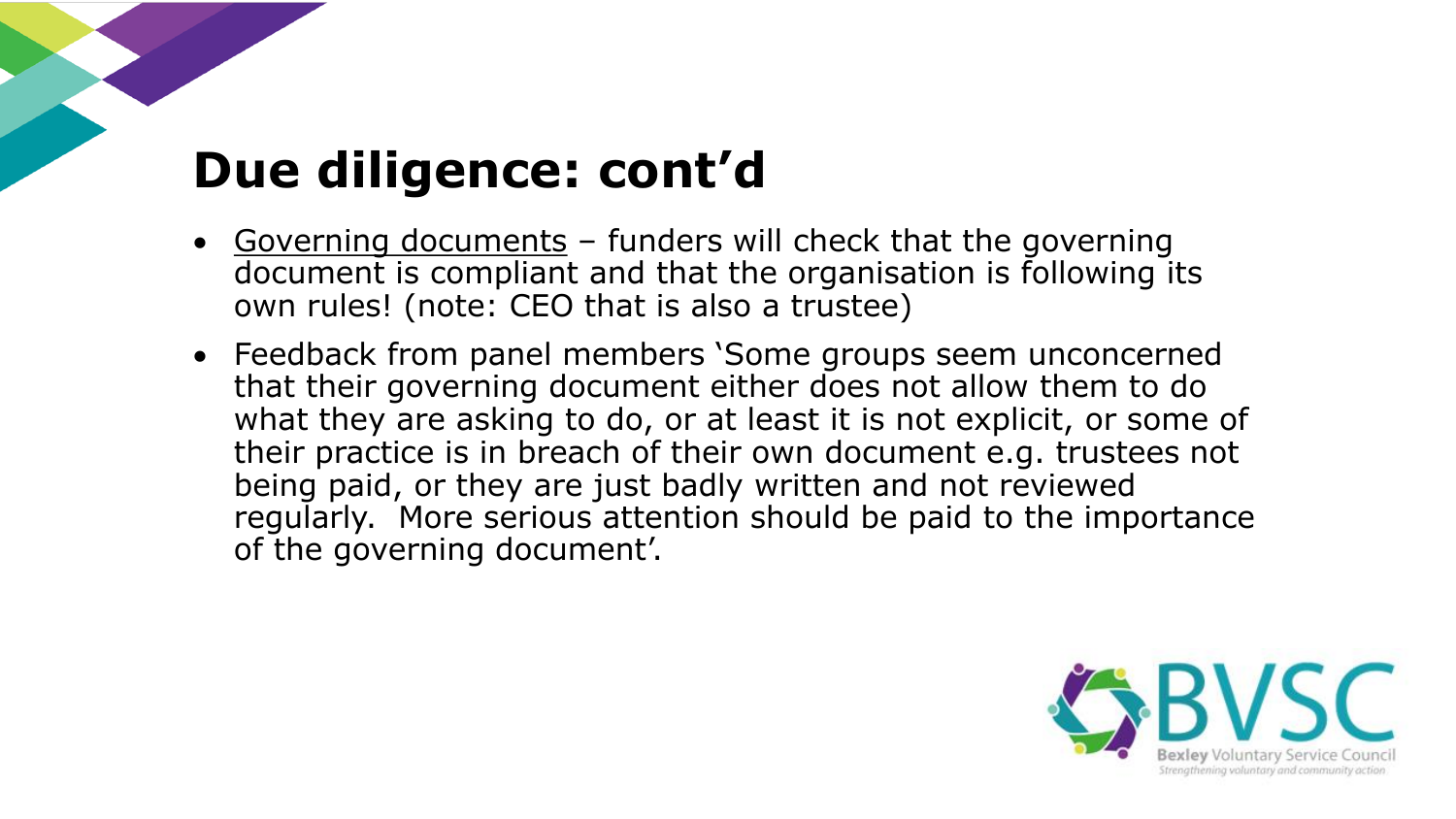#### **Due diligence: cont'd**

- Policies funders will check that you have up to date, signed policies that include relevant info such as named Safeguarding Designated Officers
- Bank statements funders will check that the bank account is in the name of the organisation and active
- Annual Accounts some were very old (i.e. at least 2 that are dated 2019). Groups should all have more up to date accounts by now and should be able to send in a draft if they are not quite signed off yet. It is very difficult to assess an organisation's finances and operational management costs when their latest accounts are 2 years old, especially with the impact of Covid.

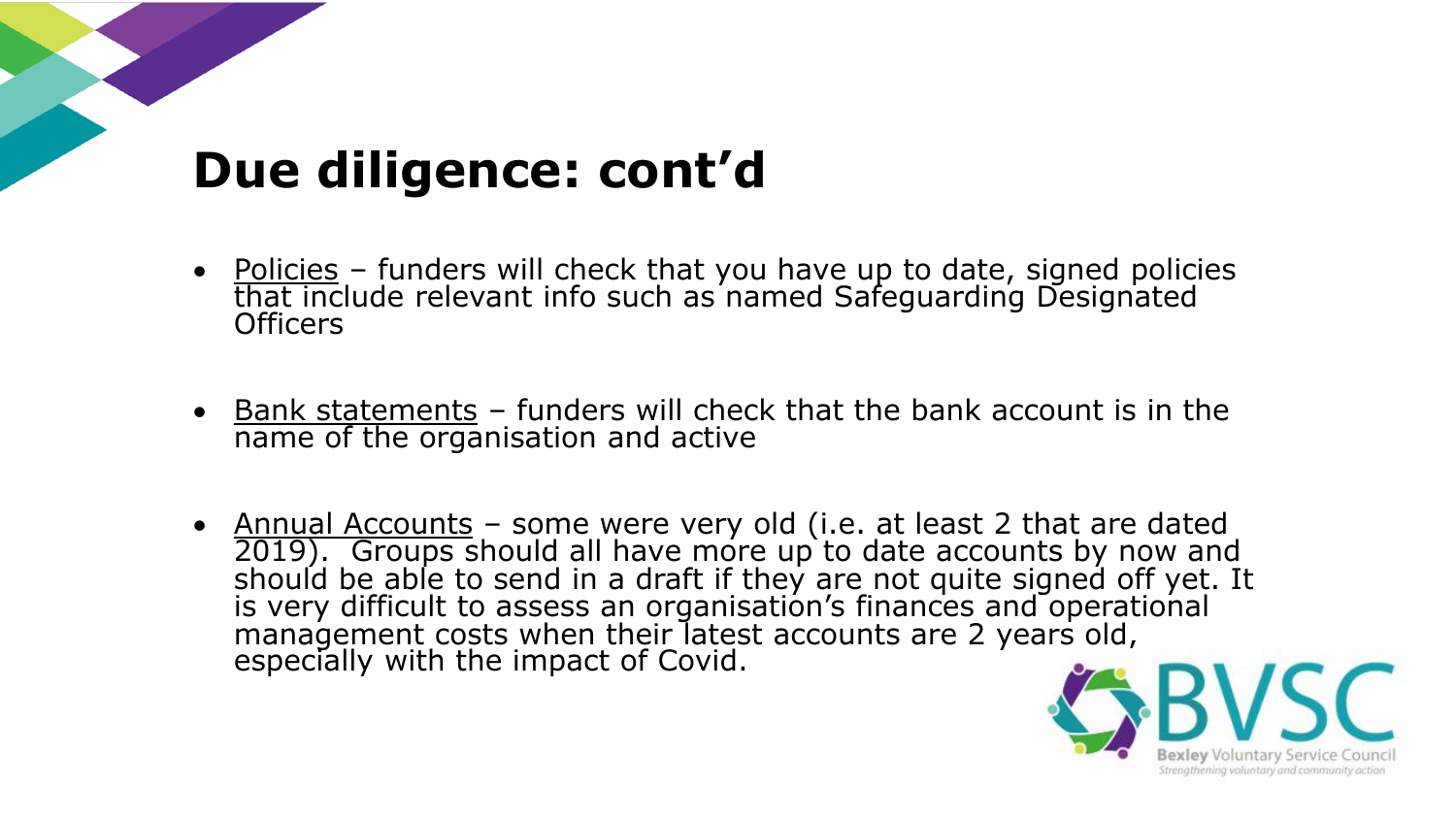#### **Where to go for help**

- Sign up to BVSC's Funding ebulletin [www.bvsc.co.uk/newsletter](http://www.bvsc.co.uk/newsletter)
- Speak to one of our team at BVSC telephone 01322 524 682
- Engage with your local infrastructure support e.g. regularly attend training; networks; share resources and info – it was noted that most of the good applications who engaged in this way

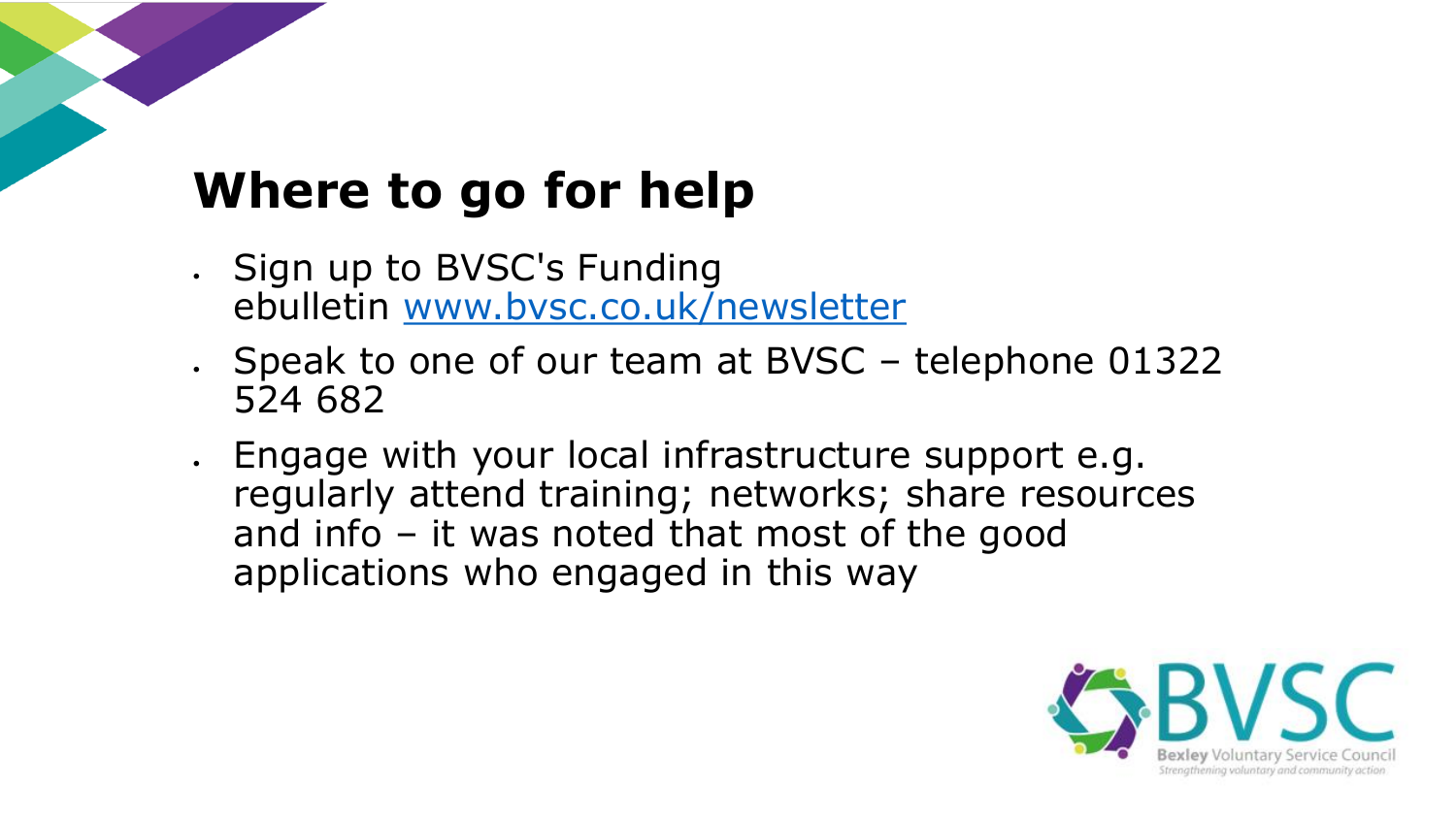#### **BVSC Training**

Lots of the Impact training will help with funding applications. Here are some training sessions that BVSC offer [https://www.bvsc.co.uk/ev](https://www.bvsc.co.uk/events/training) ents/training

#### **One – one Funding feedback Sessions (bookable)**

Karen will look through an application you have made that has been turned down and provide her feedback. <https://www.bvsc.co.uk/events>